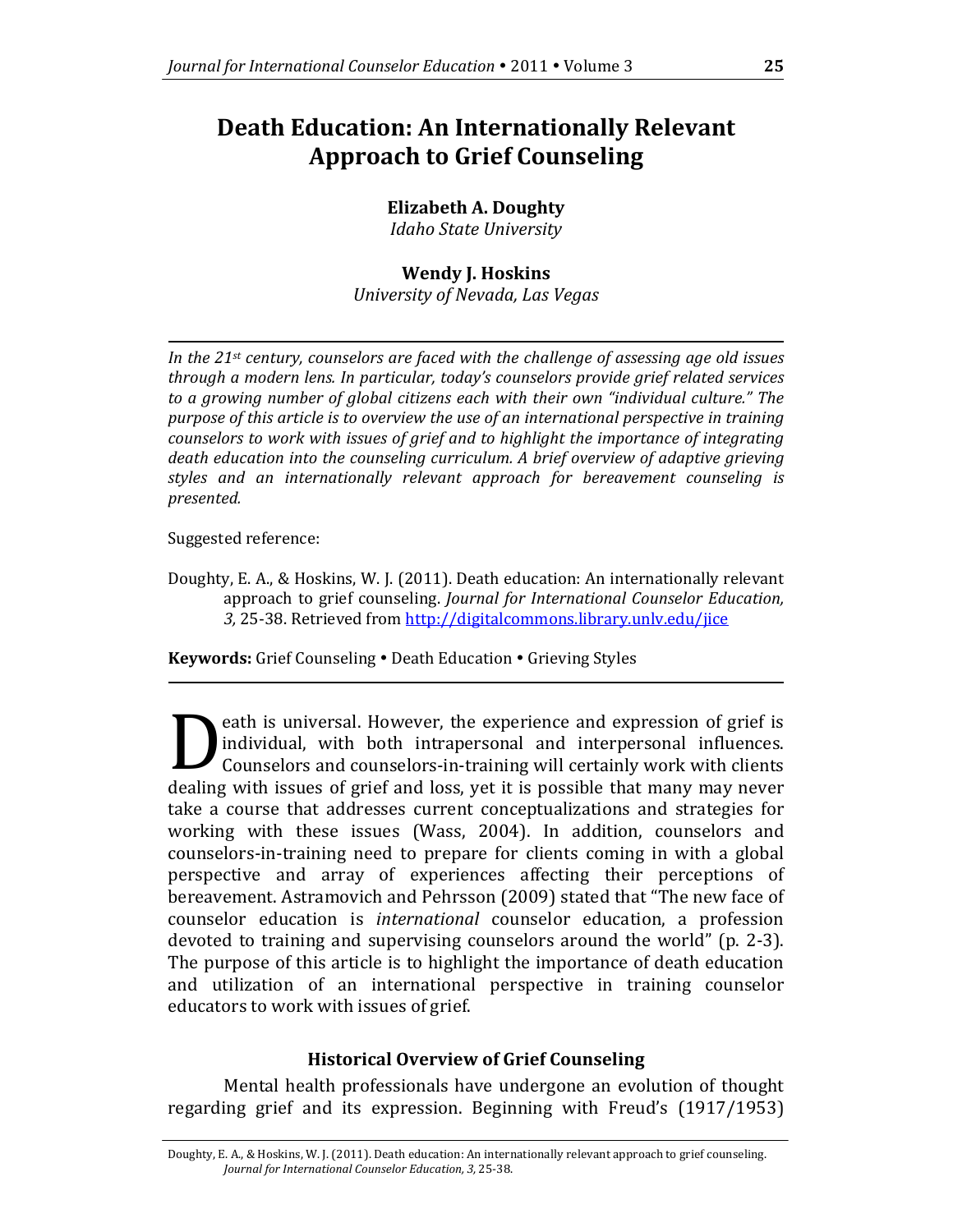notion of "grief work," then moving to the development of phases and stages of grief, followed by a more individualized approach to grief therapy, the conceptualization of grief and its treatment is in a constant state of growth. To better comprehend current theories of grief it is important to understand the changes that have been made in the field of thanatology as well as in society's beliefs about bereavement.

Freud's (1917/1957) *Mourning and Melancholia* was one of the first works to address grief and distinguish it from depression. Freud coined the term "grief work," believing that mourning was essentially a task in which the libido's energy is taken away from the lost loved one and redirected to another area or person in life (Parkes, 2001; 2002). He believed people needed to sever ties with the deceased in order to achieve a healthy resolution to their grief (Freud, 1917/1953). It was believed that grief had a distinct ending point allowing the bereaved to put the past behind them and move forward with life without looking back (Rosenblatt, 1996). Additionally, he believed the bereaved must address each memory and expectation related to the deceased in order to resolve the loss. Essentially, "grief work" was seen as an emotional catharsis in which the griever must emotionally release her or his grief. If such efforts should fail, melancholia (depression) would develop (Weiss, 1998). Despite his contributions to conceptualizing grief, by the end of the century researchers suggested while many may benefit from emotional catharsis for dealing with grief it is not necessarily a useful strategy for everyone. Specifically, it has been shown that some bereaved individuals appear to be better served through the suppression of emotions or through employing methods of distraction (Bonanno, Keltner, Holen, & Horowitz, 1995). Doughty (2009) found that some experts support the idea that people use both affective and cognitive behavioral strategies to manage losses. Therefore, for individuals who use more cognitive/behavioral strategies, a traditional emphasis on emotionally cathartic grief work could complicate their natural grieving process rather than assist it.

The second major influence on grief conceptualization came in 1944 from Eric Lindemann redefining what would be considered normal and abnormal grief. He identified specific grief reactions as normal that had previously been considered abnormal. He stated deviations from the normal grieving patterns were a result of repressed grief; and therefore treatment for such abnormal grief reactions involved the counselor facilitating the client's expression of his or her inner grief experience. While Lindemann's work was very influential, one important aspect that needed revision was related to the length of grieving process. He greatly underestimated the amount of time necessary to work through issues of loss, believing 8 to 10 sessions was sufficient to resolve grief reactions. Lindemann's work did not account for those individuals who we now describe as experiencing "chronic grief." These are individuals who continue to experience intense grief reactions while showing no signs of repression (Parkes 2001; 2002).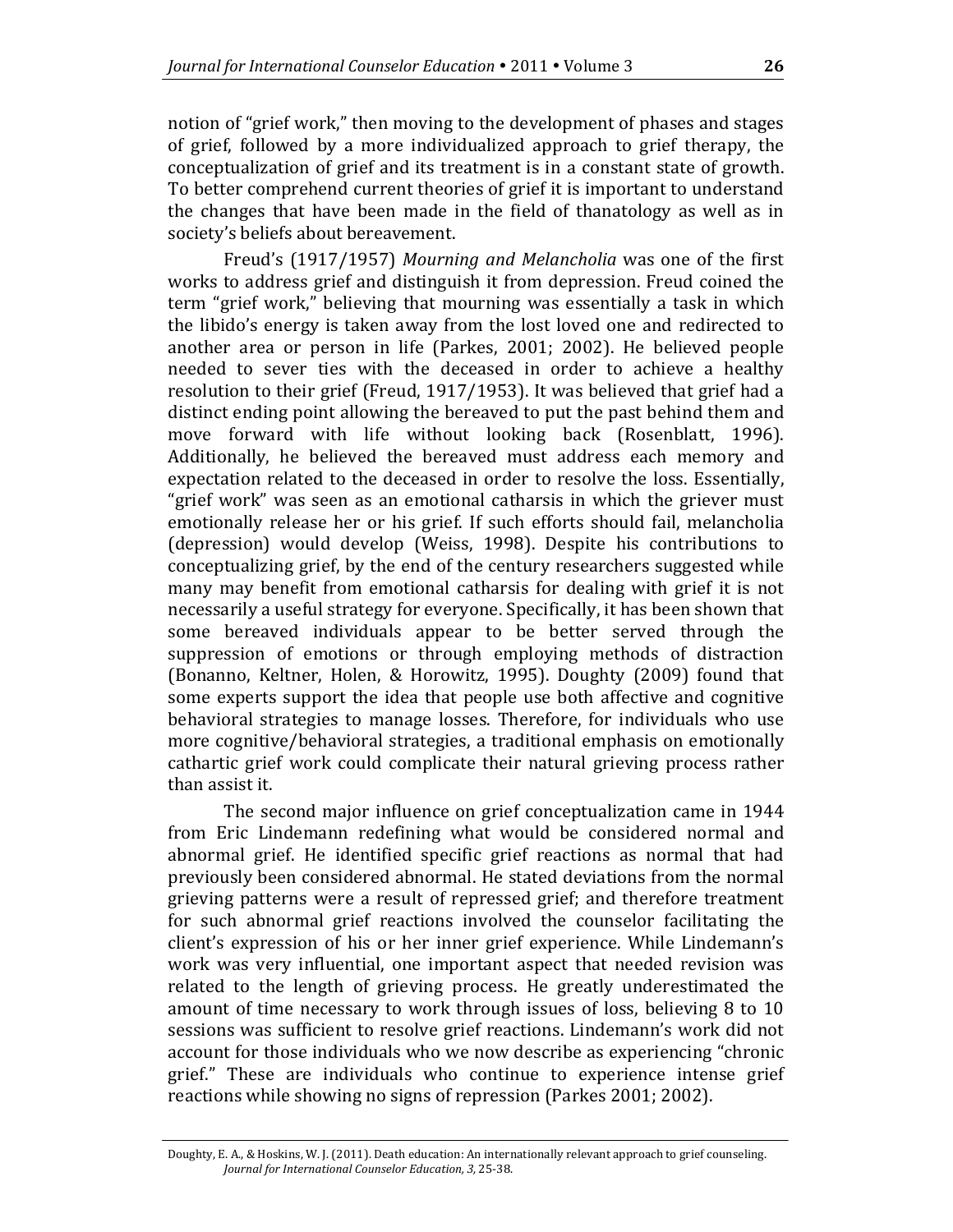A third influential movement in the conceptualization of grief took the form of phase and stage models such as those presented by Kubler-Ross (1969), Bowlby (1980), Rando (1984), and others (Sanders, 1989; Worden, 2002). These models provided counselors with specific tools for guiding the therapeutic process. Because grief is often taboo and can be scary for beginning counselors (Kirchberg & Neimeyer, 1991) these models provided structure to a nebulous construct. Additionally, these phases and stages gained public notoriety and broke down some of the stigma associated with death. Criticism of these models focuses on the implication of universality and logical progression that ignores the complexity and individuality of the grieving experience (Neimeyer, 1999; Weiss,1998; Wortman & Silver, 1989). Similarly, it has been pointed out that within task models such as Worden's (2002) there is a suggestion that each task is completed or should continue to be addressed and emphasis is placed on outcome rather than process (Rando, 1993).

Today, within the fourth and current movement in the conceptualization of grief, counselors recognize the complex and highly individualized nature of this process. It is believed that individuals are influenced by a number of factors including culture, experience, and personality and each affects the way bereaved individuals experience and express their grief (Doka & Davidson, 1998; Doughty, 2009; Irish, Lundquist, & Nelson, 1993; Rosenblatt, 2001; Shapiro, 2001). Emphasis is placed on the notion that there are a variety of healthy responses to loss, based on these individual differences. From this perspective it becomes imperative for counselors and counselors-in-training to conceptualize their clients from a socio-cultural, globally sensitive, and intra-personal perspective.

A current trend in grief work involves continuing bonds with the deceased. The literature emphasizes that for many people continuing bonds with the deceased is a normal part of healthy adaptation (Klass & Walter, 2001; Klass, Silverman, & Nickman, 1996; Wortman & Silver, 2001). These bonds are seen as a natural part of the grieving process and an attempt to maintain an ongoing relationship with the deceased, albeit a changed relationship. Depending on the cultural context this new philosophy of a continued relationship with the deceased may be either validating or problematic. For example, while many Asian traditions discourage outward emotional expressions, rituals are seen as an appropriate way of working through grief. Often elaborate, these rituals emphasize continuing bonds as well as honoring ancestors and are a way of showing respect to the deceased. Sometimes the rituals are carried out for years following the death (Bonanno, Papa, Lalande, Zhang, & Noll, 2005; Klass & Goss, 1998). Conversely, if an individual's culture emphasizes the need for "closure" and "moving on" the bereaved may feel pressure to try and forget the deceased.

Mental health professionals tend to work within clients' cultural value systems and try to be sensitive to their unique needs and traditions (Bucher, 2004; Sue & Sue, 2003). This approach is also seen within the field of grief.

Doughty, E. A., & Hoskins, W. J. (2011). Death education: An internationally relevant approach to grief counseling. *Journal for International Counselor Education, 3,* 25-38.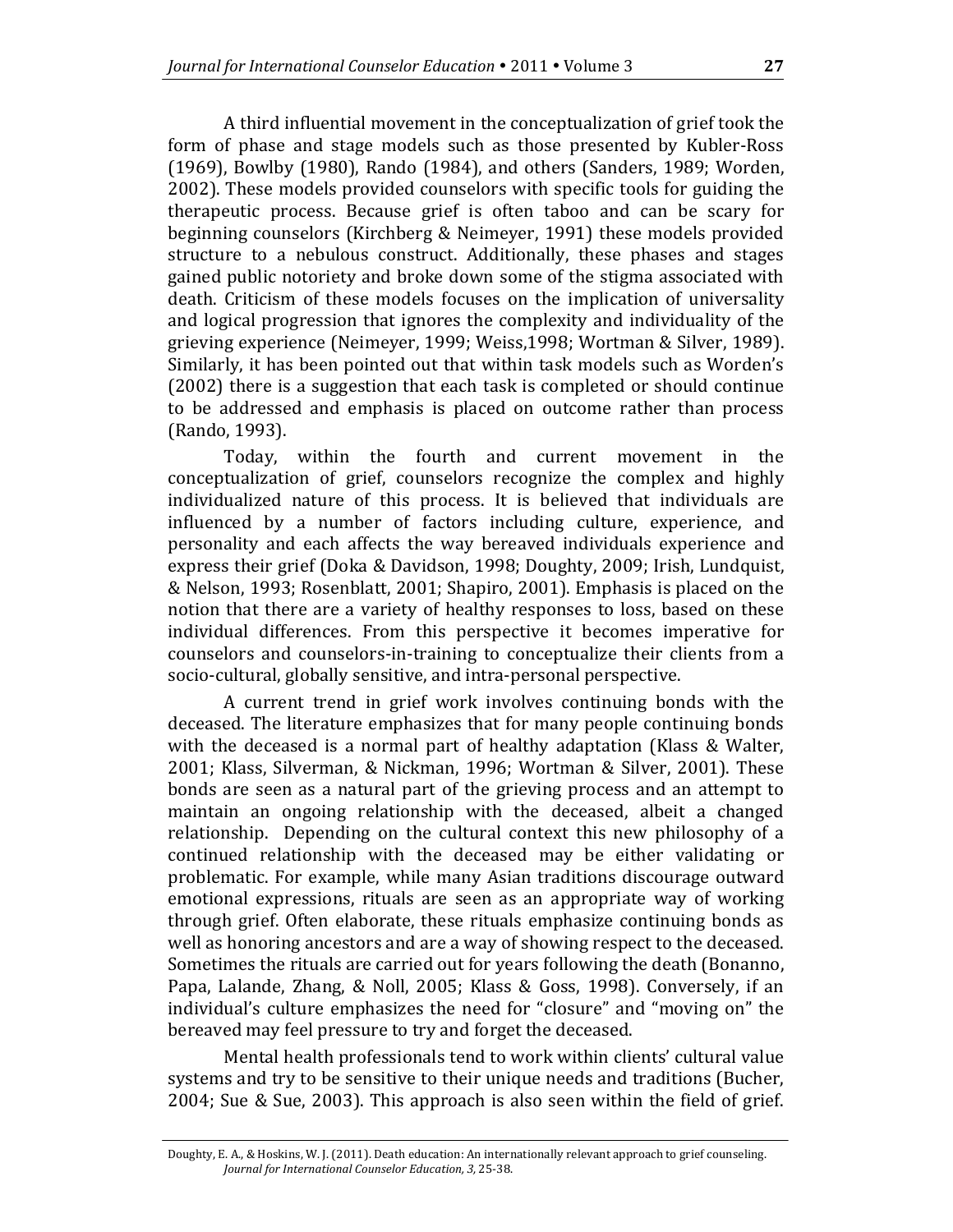Each society has traditions and rituals that provide structure to the bereavement experience and outline expected behaviors. There is wide variation between and within cultures regarding what is appropriate following a death (Doka & Davidson, 1998; Irish, Lindquist, & Nelsen, 1993, Shimabukuro & D'Andrea, 1999). Within some cultures open displays of emotion are encouraged as a sign of respect for the deceased. In other cultures such displays represent weakness and may be seen as inappropriate. Many cultures have rituals which delineate specific tasks helpful to the bereaved in their grieving. Some of these involve public expressions while others are more personal.

In addition, it is important to recognize elements of culture will most certainly overlap for many people in today's global society. With increased travel, acceptance of diversity, and exposure to new ways of life, a complex "*individual culture*" emerges. This *individual culture* is the layering of various cultural influences and experiences combined with one's personhood. These components shape the way individuals experience and express their grief. At times, an *individual culture* may create unique challenges for the griever as differing expectations and norms collide. Perceived rules and roles of each element of one's culture (e.g., ethnicity, gender, geographic location) can be powerful agents in shaping thoughts, feelings, and behaviors during a time of grief. In today's international society it would not be uncommon for competing influences to complicate individual needs.

## **Current Praxis in Grief Counseling**

Current trends in grief counseling emphasize the need for understanding clients' culture and its impact on the grieving process. Unlike more universal models of the past, today grief counselors need to recognize the unique nature of an individual's grief is shaped, in part, by their cultural influences. It is important for counselor educators to be aware of this and other current trends in the field of grief in order to fully prepare counselors to work with these common, yet complex issues.

Reflecting current thought in the field of bereavement, Martin and Doka's (2000) *adaptive grieving styles* recognize the unique and complex nature of the grieving process and are not specific to "Western thought" practitioners or clients. Instead, an individual's adaptive grieving style is a reflection of her/his distinctive use of cognitive, behavioral, and affective strategies to cope with loss. This unique style is influenced by multiple variables including personality, experience, and culture. Martin and Doka's model is appropriate with individuals around the world as the model attempts to explain the natural and unique experience of grievers within their individual cultural context. Counselors-in-training who receive death education particular to this model would have an entry level tool to work with a multitude of clients around the world.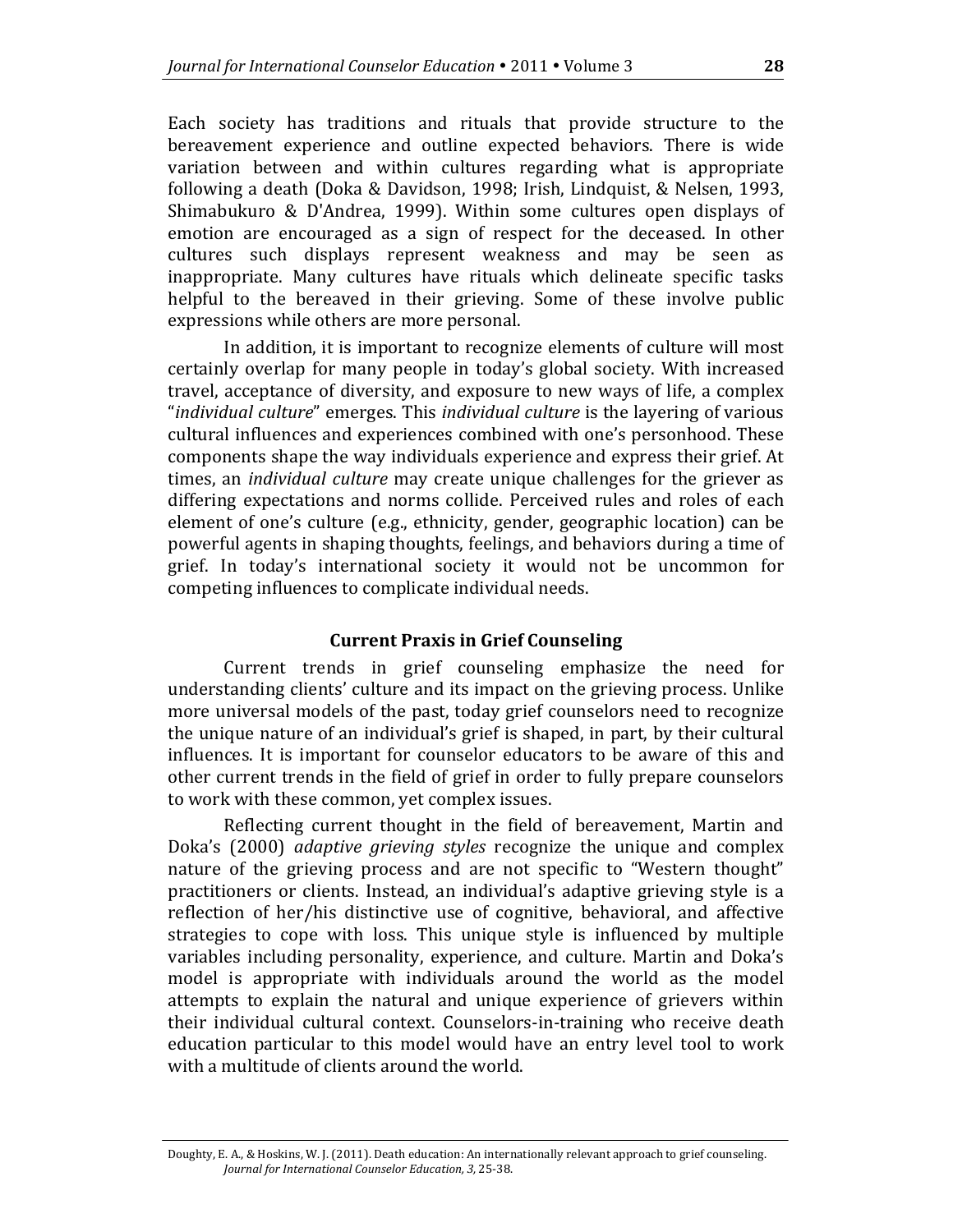Adaptive grieving styles can be conceptualized as falling on a continuum spanning from *intuitive style* on one end, the *instrumental style* on the other end, and the *blended style* in the middle. These styles are distinguished by the internal experience of loss and outward expression relating to the loss.

#### *Intuitive Grieving*

Intuitive grievers naturally experience and express their grief primarily through affect. They have a heightened experience and expression of emotion following the loss. Coupled with an intense affective response is the desire to share with others in an attempt to work through their pain. Intuitive grievers are characterized through emotional displays that mirror their inner experience. It is helpful for individuals with this style to focus energy on things related to the loss and common for them to continue to express strong emotion long after the death of a significant other. This expression is a natural and helpful way for these individuals to adapt to their loss (Martin & Doka, 2000).

## *Case Example*

Three years following the death of her youngest child, Juanita's friends believe she has become obsessed with her loss. Juanita continues to talk about her daughter, Lin, in casual conversation and often cries as she recounts stories from the time before the accident. Juanita seeks counseling with the hope of no longer being "so emotional" about the death of her daughter. She tells her counselor she tries very hard not to bring up Lin but feels it helps her to talk about her loss. She says she knows her tears often make others uncomfortable but she sees this expression as cathartic and can't seem to help becoming tearful when she thinks about Lin.

Juanita's counselor listens intently to the language used when describing her grief experience relating to Lin as well as previous losses. It becomes clear that Juanita is a more intuitive griever who may be better helped through more traditional forms of grief therapy. Her counselor teaches her about adaptive grieving styles and helps her to understand that, while her friends are well meaning, their expectations for her process may be due to differing styles. She learns about what it means to be an intuitive griever and agrees to attend a weekly grief group and individual sessions two times a month. She quickly reports she has found a new sense of family in the group and looks forward to being able to share and express her feelings with the other members. In addition, she says having the freedom to talk about Lin feels like a weight has been lifted from her life.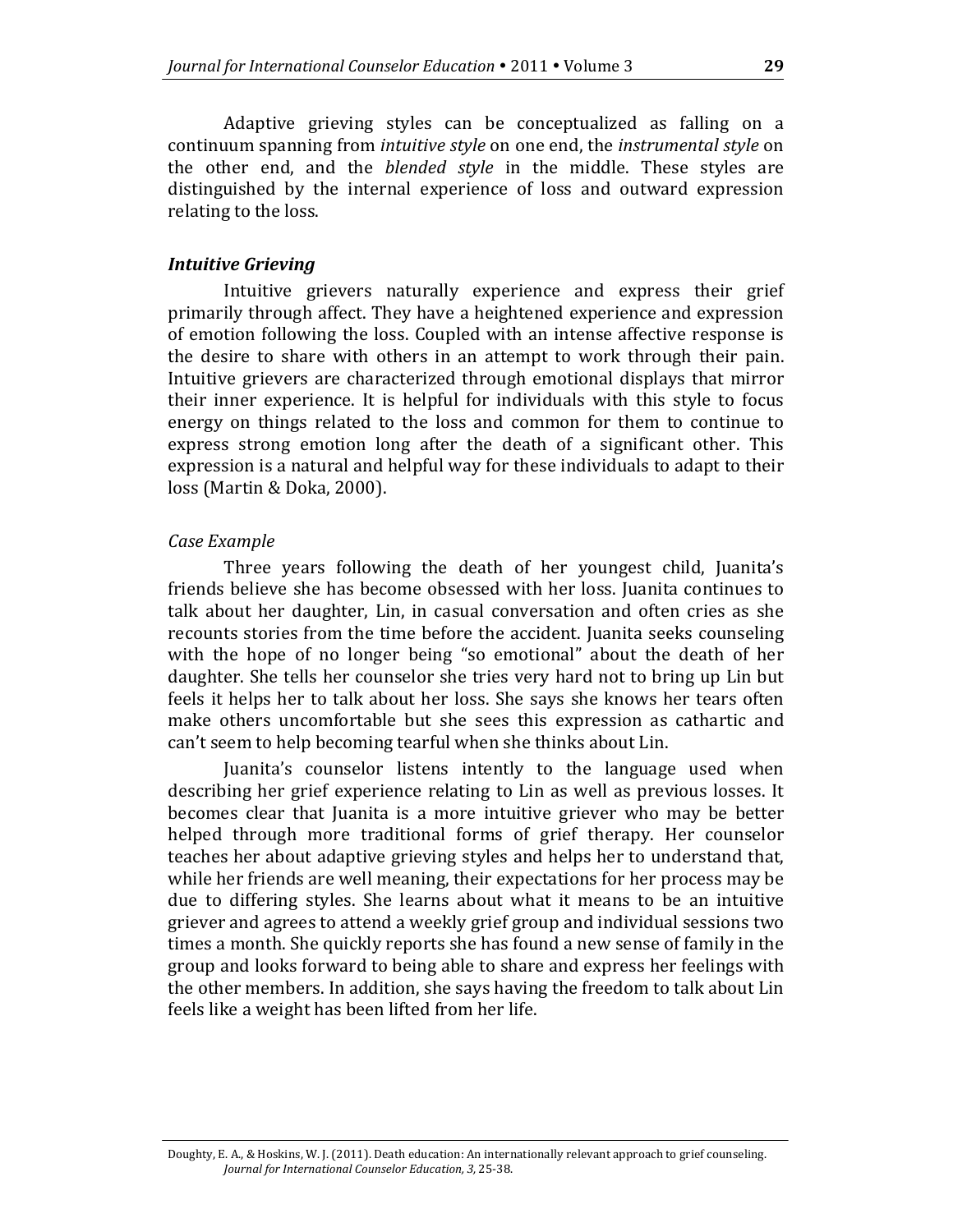#### *Instrumental Grieving*

The instrumental style is marked by a more cognitive, behavioral, problem-solving approach. These individuals tend to manage emotions rather than express them openly. It is theorized that the emotional experience may be less intense than for intuitive grievers. Their natural experience and expression of grief comes through strategizing, problem solving, and thinking about the loss. They are not helped by focusing on the pain associated with their grief and may have a more future orientation. Instrumental grievers may perceive the grief experience as more of a challenge than a threat and seek to master their environment. While the instrumental griever's lack of emotional expression can appear to others as cold and unfeeling, this can be a healthy, natural response for someone with an instrumental pattern of adaptation. While these individuals may seek out social support from others they are unlikely to spend this time sharing their feelings. If their loss is discussed with others it is more likely the focus will be problems associated with the loss (e.g., financial concerns, additional responsibilities) or stories related to the deceased rather than their emotional well-being (Martin & Doka, 2000).

#### *Case Example*

Liam has come to counseling six months following the death of his wife. He tells his counselor he does not believe he has a problem but his friends and family fear he is in denial about his loss. Liam explains he has not cried since his wife's death and was happy to return to work following the funeral. He describes conceptualizing his grief process as a challenge and something he has had to really think through in order to figure out a way to carry on. He is quick to say that he loved his wife very much and misses her daily but he doesn't seem to have the emotional intensity others expect from him. He admits sometimes this concerns him but he knows how much he cherished his relationship.

When asked about his grief experience he tells his counselor it was very important to him to learn about the surgical procedure during which his wife died. He explains he has done a lot of research about the different steps taken during the procedure and examined his wife's medical records in detail. During his research he discovered an advocacy group organized to help patients understand the risks associated with certain surgeries. He has recently begun to volunteer his time to this organization on a monthly basis.

After paying close attention to the way he described his experience and how he has dealt with previous losses, Liam's counselor talks with him about adaptive grieving styles. His counselor believes he may be more of an instrumental griever and talks about how each grief process is uniquely individual. Because instrumental grievers are less helped through emotional expression Liam's counselor encourages him to continue his advocacy and

Doughty, E. A., & Hoskins, W. J. (2011). Death education: An internationally relevant approach to grief counseling. *Journal for International Counselor Education, 3,* 25-38.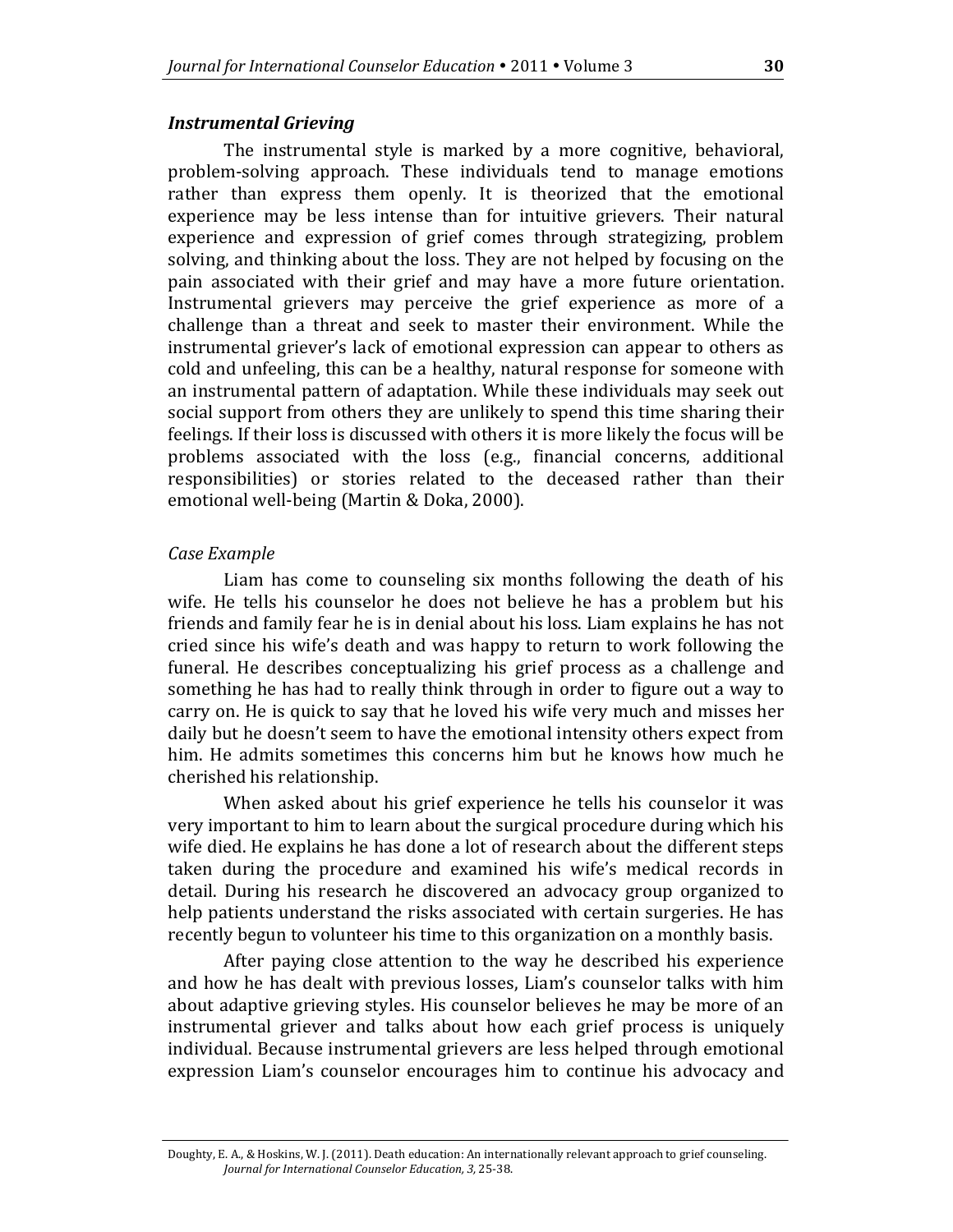helps him recognize how his research and volunteer work are ways he is able to actively grieve his wife.

## *Blended Grieving*

The more prevalent adaptive grieving style is the *blended style*. Blended grievers naturally experience and express their grief in both cognitive and affective ways, usually with one style more dominant than the other. It would be rare to find an individual with a completely balanced mix of styles yet most people use strategies associated with both intuitive and instrumental patterns. It is important to recognize that no one style is preferred. Rather, each style is a reflection of an individual's unique experience and expression of grief (Martin & Doka, 2000).

## *Case Example*

Since that time she has decided to seek counseling because, in her words, she feels as if she's going crazy. She describes her process as going from one extreme to another. She explains some days all she wants to do is cry with her girlfriends and talk about Juliet and other times she would rather do anything than focus on her loss. She says on these days she still thinks about Juliet but feels "all cried out" and is more likely to go for a long hike on their favorite trail. She tells her counselor she can be feeling just fine, not thinking of Juliet specifically, and then out of the blue she has an overwhelming wave of sadness that seems to cripple her in the moment. Then, an hour later, she is laughing and finds peace in considering her sister died on her own terms following a painful illness.

Sarah's counselor considers the differences in her grieving process; sometimes she describes more intuitive reactions and other times more instrumental. Sarah seems to be more of a blended griever, using both affective and cognitive/behavioral strategies to adapt to her grief. Her counselor normalizes the blended style and helps Sarah see the strengths associated with each aspect while being sure to help her understand that one style is not preferable to another. After several sessions she is able to value all sides of her process and allow for whatever natural experience and expression comes through in the moment. From time to time she attends an open grief group to share with others and connect emotionally to her loss. Other times she returns to the trails where she and Juliet spent so many hours together. She reports that during these hikes she sometimes thinks of her sister and other times she just enjoys the nature around her.

#### *Dissonance*

This model asserts that difficulties arise when an individual uses an adaptive grieving style that is counter to his or her natural adaptive style, creating ''dissonance'' in the grieving process. Martin and Doka (2000)

Doughty, E. A., & Hoskins, W. J. (2011). Death education: An internationally relevant approach to grief counseling. *Journal for International Counselor Education, 3,* 25-38.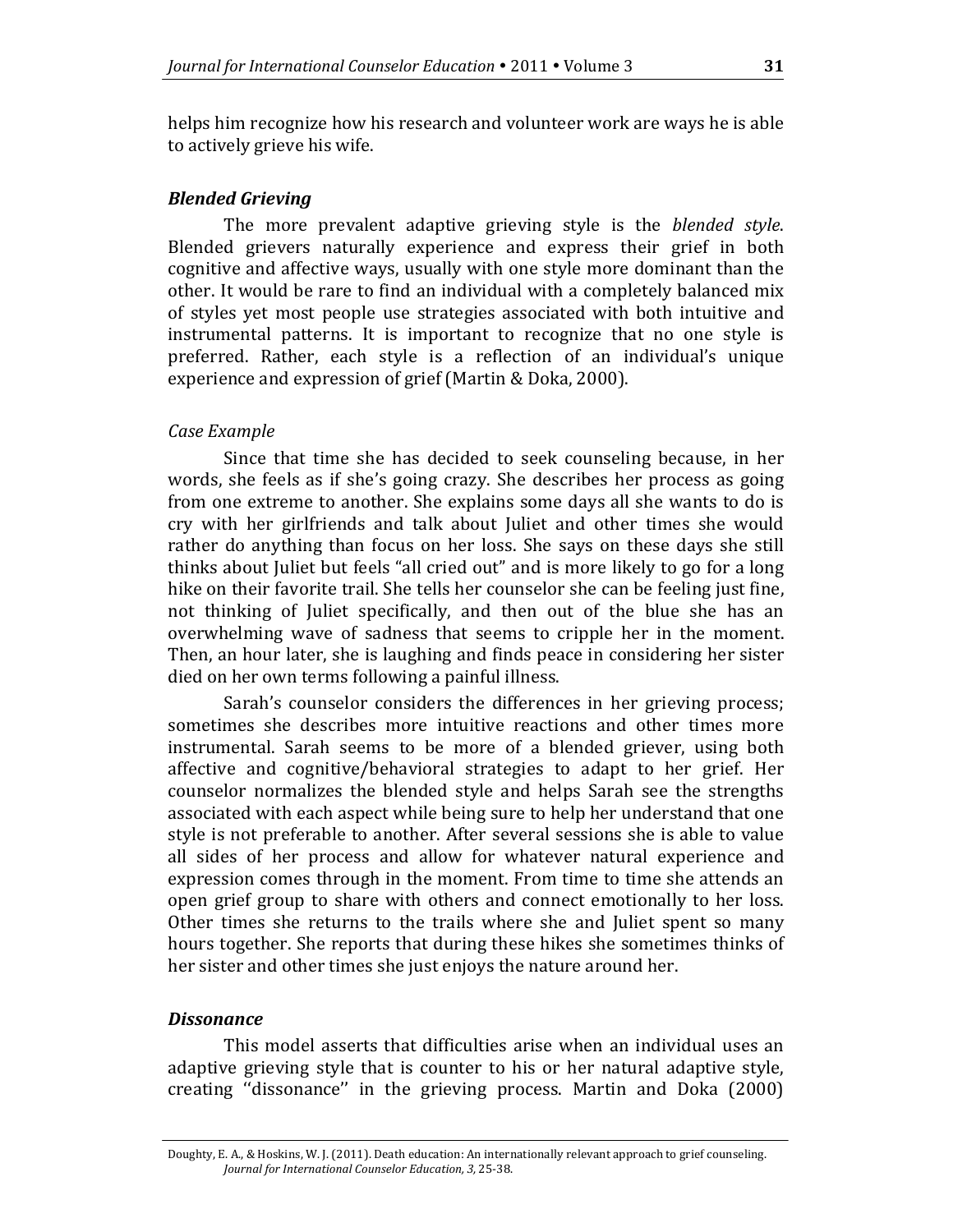identify three types of dissonant responses: suppressing feelings, image management, and penitence. In each dissonant response the griever believes his or her natural adaptive style is not desirable and attempts to adopt the style he or she deems more attractive. In doing so, bereaved individuals may become ''stuck'' in their grieving process and develop complications. A person's adaptive grieving style is a reflection of a natural experience and expression of grief and if this natural process is interrupted through dissonance, so will his/her natural grieving process.

Dissonant responses can be created by social roles, cultural norms, traditions, rituals, and how the griever witnesses family members and significant others respond to death. Practitioners need to avoid the colonial "myth of the Western expert" (Chung, 2005) which can heighten dissonance when a counselor inadvertently layers on her/his own beliefs about appropriate grieving that may not be natural for the griever. In addition, counselors should be careful not to conceptualize clients solely from their dominant culture. Instead practitioners should explore individual belief systems and how they do or do not match with their dominate culture. Additionally it is then important to discuss how clients' individual grieving styles fit (or don't) with their cultural influences.

As mentioned earlier, adaptive grieving styles are influenced by multiple factors including personality and *individual culture*. At first glance these styles may appear to fall along gender lines with females being more intuitive and males more instrumental. It is important to remember that while gender may influence style, it does not determine it. Gender roles and expectations within a grieving individual's culture may impact style and may also be an impetuous for dissonance if a person's natural style conflicts with expected gender roles.

In the same way gender impacts adaptive grieving style, other aspects of *individual culture* influence style and may contribute to grievers attempting to reject their natural style (dissonance). For example, in rural Brazil there is an expectation from mothers that some of their children may die. Within this society it is understood these women will avoid emotional bonding with their children until they have reached a point in their development where they are expected to live. When a child does die, little emotional expression is expected from the mother and the deceased children are seen as "Angel Babies." While the lack of emotional expression following the loss of a child may seem dysfunctional in the United States, it is, in fact a normal and healthy response for the woman in this region (Ellis, 1998). Counselors or counselors-in-training may attempt to change this ultra instrumental response by focusing on the mother's loss, trying to elicit feelings to bring about a more intuitive style. In this case, it is possible for well meaning professionals or professionals-in-training to create dissonance in therapy. It is also possible that despite the cultural norms of this region, a mother with a more intuitive style may be experiencing dissonance by trying to adapt to the instrumental cultural expectation. It is important for

Doughty, E. A., & Hoskins, W. J. (2011). Death education: An internationally relevant approach to grief counseling. *Journal for International Counselor Education, 3,* 25-38.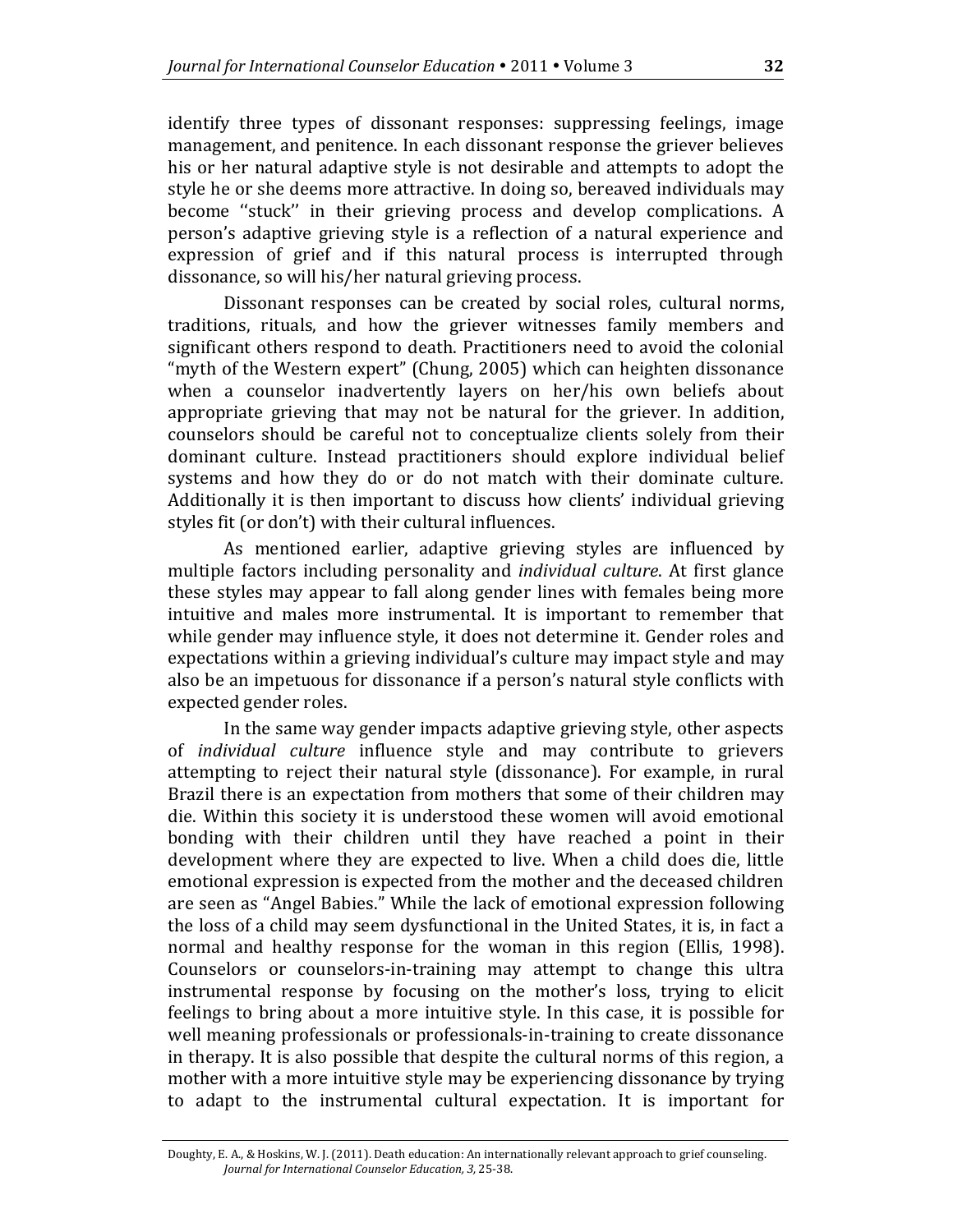counselors and counselors-in-training to recognize clients' natural adaptive styles and how they may or may not fit into cultural expectations.

## *Case Example*

Tuhin moved to the United States 15 years ago. He converted to Christianity, entered a seminary and now takes great pride in being the pastor at a small local church. Following the death of his son, Jayanta, he felt great pressure to be a model for his congregation. His religious beliefs dictate his son is most certainly with God in heaven, which he believes is the end goal of life. After Jayanta's death, however, his experience of grief did not match his faith related expectations. Tuhin believed he should be thankful Jayanta was in the heavenly kingdom and now felt no pain or temptation from worldly things. Instead, he felt angry with God and devastated by his loss.

Tuhin was troubled by his internal experience and tried his best to act in a way his family and congregation would be proud. He found himself trying to meet the expectations of his family in the United States as well as his dominant culture back in India. He held back tears and instead spoke of God's divine plan and his pride that Jayanta was now with Him. As months went by, Tuhin began to be more and more troubled by nightmares and overwhelming sadness at his loss. He did not share his real feelings and began to feel chest pains on occasion. His doctor could not find any physical reason for his symptoms and referred him to a counselor. Through counseling, Tuhin was able to recognize his more intuitive adaptive grieving style need not be viewed as a lapse of faith or contradiction to his individual culture, but rather a healthy response to loss. Being able to talk about his inner experience was healing and began to allow his natural expression to match his experience. Soon his physical symptoms dissipated. While he will always feel the loss of his son, he believes he is dealing with his grief in a healthier way.

## **Death Education**

The profession of counseling continues to grow and expand to meet the needs of current society. Key areas of professional identity and counselor education fostered by researchers have included social justice, advocacy, multiculturalism, and human growth and development (American Counseling Association, 2008; Gale & Austin, 2003). Many within the field of counseling recognize the emerging need for current death education, training and research. Death is a universal occurrence often central to individuals' development. However, while all individuals encounter death, each will have a unique experience and expression of their grief. Within counseling, advocating for the right of individuals to grieve as they are naturally inclined despite social or cultural pressures can become a core issue. While overall there is a paucity of death education research specifically addressing the

Doughty, E. A., & Hoskins, W. J. (2011). Death education: An internationally relevant approach to grief counseling. *Journal for International Counselor Education, 3,* 25-38.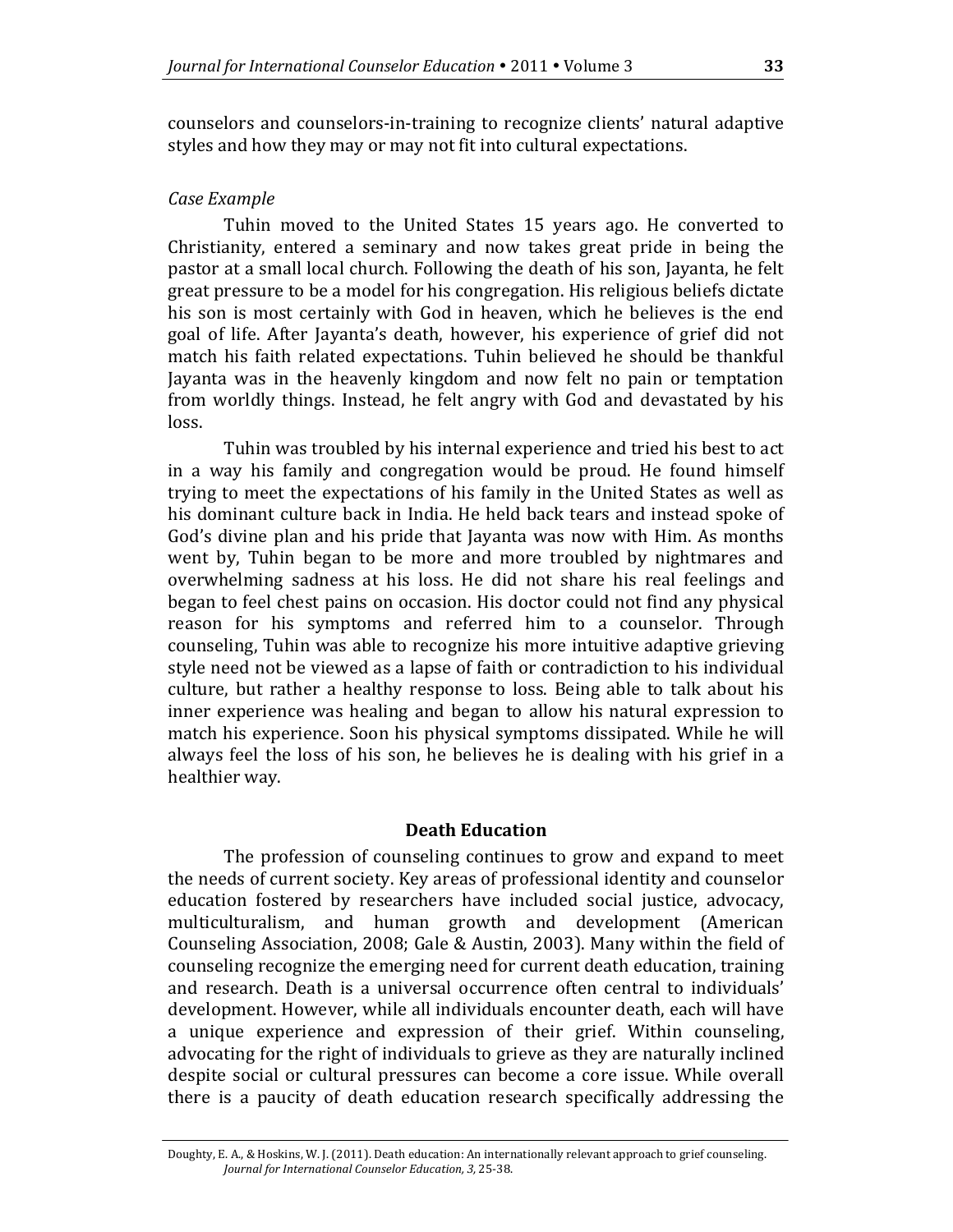counseling profession, studies have shown beginning counselors are less comfortable discussing issues surrounding death and dying than other issues (Kirchberg & Neimeyer, 1991; Kirchberg, Neimeyer, & James, 1998). In addition, Wass (2004) points out that less than 20% of students in health professions take a death education course. As grief and loss continues to be misunderstood or avoided either because of the stigma associated with death or lack of knowledge surrounding the topic, educating helping professionals about a multicultural and trans-culturally sensitive model for bereavement counseling as presented in this article can be powerful.

#### *Recommended Death Education Implementation*

Due to the lack of training and dearth of bereavement education consistently available, the following recommendations are offered: inclusion of internationally relevant death education in counseling curriculum and renewed support from national and international professional organizations for bereavement training.

Professional counselors, counselor educators and their respective international organizations are hearing the call and beginning to recognize the need for quality international counseling activities and education (Chung, 2005; Savickas, 2003; International Association for Counseling, 2008) regarding universal (yet intra or interpersonally different) issues. New counselor education programs are being created globally (Schweiger, Henderson, Clawson, Collins, & Nuckolls, 2007) and relevant curriculum is being developed. Two influential organizations that have made concerted efforts to providing support for international counseling is the National Board for Certified Counselors (NBCC) and, The Council for Accreditation of Counseling and Related Educational Programs (CACREP) who developed the International Registry of Counsellor Education Programs (IRCEP).

According to Hoskins and Thompson (2009) "a primary goal for establishing an internationally grounded counselor identity is to help establish a comprehensive counselor education curriculum…" and to "…emphasize multicultural and trans-cultural competencies, increasing global awareness, and ways globalization influences counseling practice" (p. 2). Unfortunately, globally sensitive death education is not a common component in counselor preparation programs. Currently, CACREP component in counselor preparation programs. curriculum requirements do not specifically include grief and loss and therefore have not been consistently offered in counseling programs. It is additionally important to recognize that, as new advances in the field of thanatology have been made, it appears this new knowledge has not permeated counseling curriculum (Watts, 2004). This implies there is a possibility that the limited instruction counselors-in-training receive in this area may be outdated. As bereavement is a universal occurrence and grief a central counseling issue, counseling programs need to consider incorporating death education into their curriculum.

Doughty, E. A., & Hoskins, W. J. (2011). Death education: An internationally relevant approach to grief counseling. *Journal for International Counselor Education, 3,* 25-38.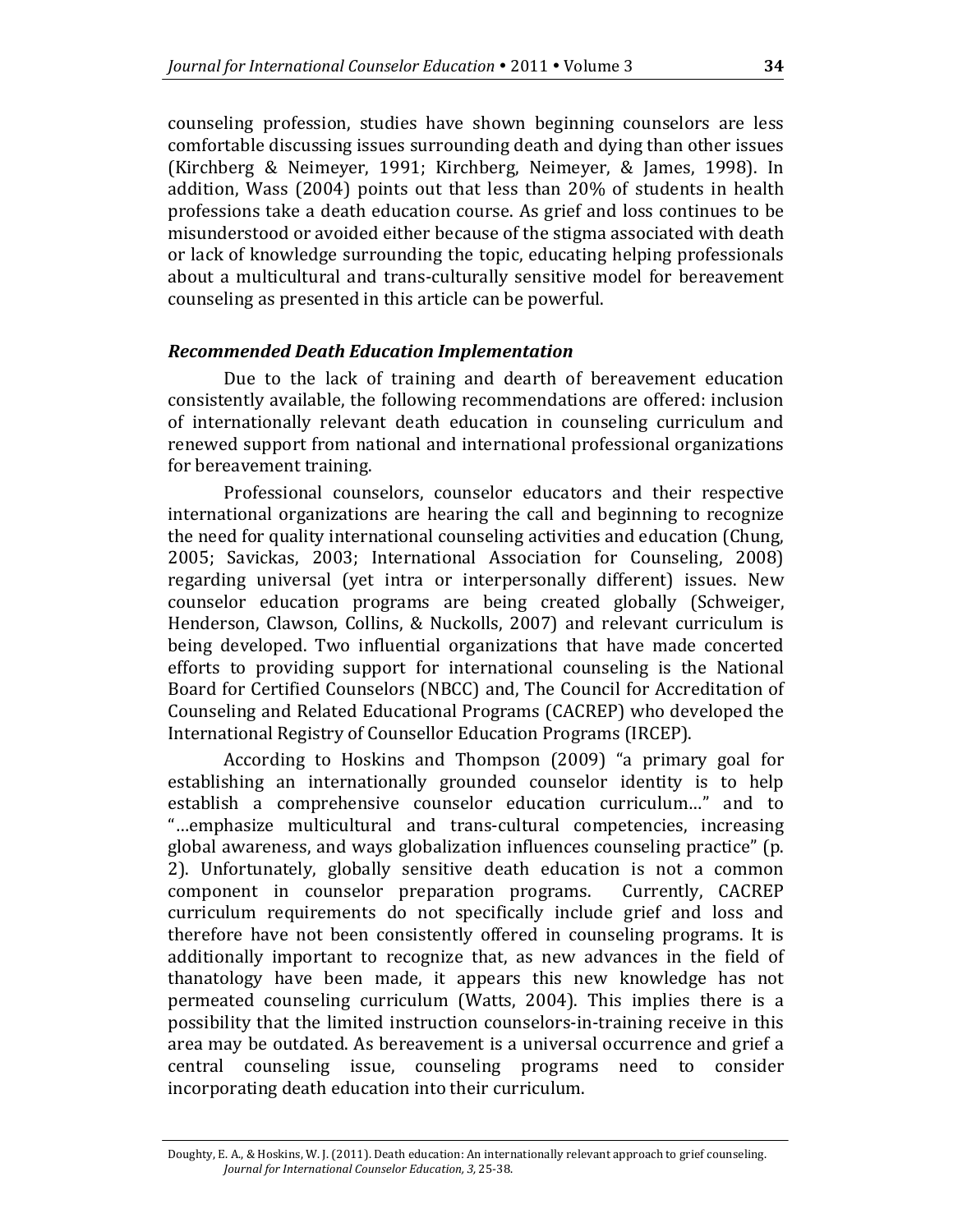The inclusion of current global approaches to bereavement counseling is needed in counselor education. This could be done through the addition of a stand-alone course, infusing the material throughout coursework (i.e., theories, developmental, & clinical courses), or through required opportunities for discussion such as guest lectures, seminars or webinars. The key is to build a foundation for death education with formal consistency surrounding a current and culturally sound curriculum.

In addition to formal counselor education, support by major counseling professional organizations can be offered through workshops and conference proceedings specific to death education. When national and internationally recognized organizations such as IAC, NBCC International, and IRCEP set standards of practice, learning institutes, or conference themes on a specific topic, an influential buzz is often created and the issue becomes salient throughout the profession. By providing current information and showing the need for death education, counselor educators and counseling professionals can provide counselors-in-training with an understanding for the importance of competent grief counseling.

#### **Conclusion**

As counselors and counselor educators we are in the business of change and with all change there is an element of loss. It seems instinctive that counselor educators would inherently recognize the importance of training future counselors to appropriately deal with clients' grief issues. It seems equally perceptive to recognize the international implications of such training. Yet it appears that many counselors-in-training are lacking the most current information related to working with this universal issue. While the authors acknowledge an already over-crowded curriculum, we believe an issue of this importance should not go overlooked. Whether through a standalone course or an infusion throughout the curriculum, death education from an individual culture perspective is vital for the training of well rounded counselors. With the influence of national and international organizations and a directed focus on training counselors to work in a global society, counselors can become better prepared to deal with issues of grief and loss. Addressing issues of grief and loss within the classroom, at conferences, within professional organizations and accreditation standards can only serve to enhance the profession as a whole and inevitably help us better serve our students and clients.

#### **References**

Astramovich, R. L., & Pehrsson, D-E. (2009). Advancing counselor education: Fostering international perspectives and open access scholarship. *Journal for International Counselor Education, 1,* 1-6. Retrieved from <http://digitalcommons.library.unlv.edu/jice>

American Counseling Association (2008). *Advocacy competencies.* Retrieved from <http://www.counseling.org/Publications/>

Doughty, E. A., & Hoskins, W. J. (2011). Death education: An internationally relevant approach to grief counseling. *Journal for International Counselor Education, 3,* 25-38.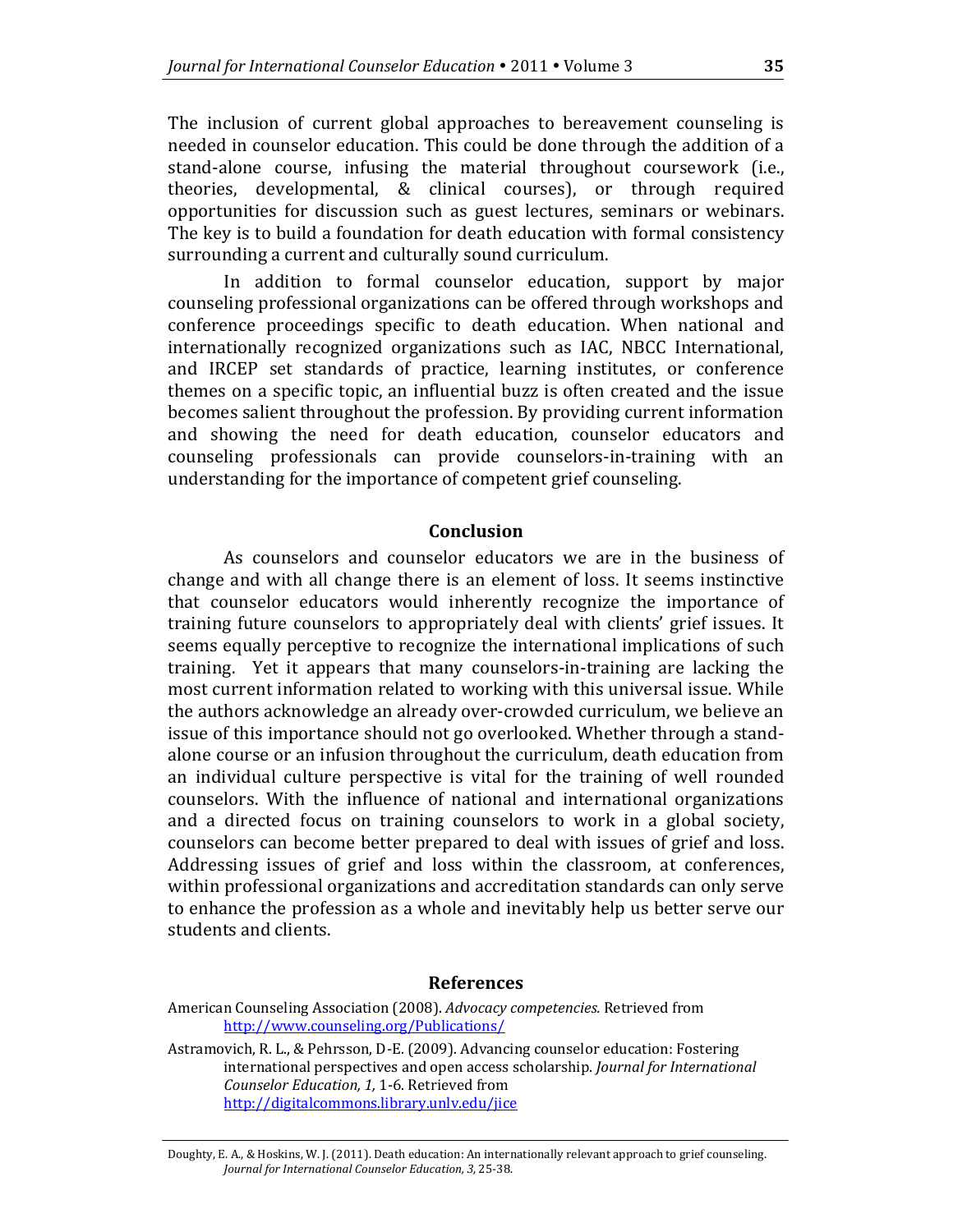- Bonanno, G.A., Keltner, D., Holen, A., & Horowitz, M. J. (1995). When avoiding unpleasant emotions might not be such a bad thing: Verbal-autonomic response dissociation and midlife conjugal bereavement. *Journal of Personality and Social Psychology,* 69(5), 975-989.
- Bowlby, J. (1980). Attachment and loss: Vol 3. Loss: Sadness and depression. New York: Basic.
- Bucher, R.D. (2004). *Diversity consciousness: Opening our minds to people, cultures, and opportunities* (2nd ed). Upper Saddle River, NJ: Pearson Prentice Hall.
- Chung, R. C. Y. (2005). Women, human rights, and counseling: Crossing international boundaries. *Journal of Counseling & Development, 83*, 262-268.
- Doka, K. J., & Davidson, J. D. (Eds.). (1998). *Living with grief: Who we are how we grieve*. Philadelphia: Brunner/Mazel.
- Doughty, E. A. (2009). Investigating adaptive grieving styles: A Delphi study. *Death Studies*, *33*, 462–480.
- Ellis, R. R. (1998). Multicultural Grief Counseling. In K. J. Doka & J. D. Davidson (Eds.). *Living with Grief: Who we are how we grieve.* (pp.249-260)*.* Philadelphia: Brunner/Mazel.
- Field, N. P. & Bonanno, G. A. (2001). The role of blame in adaptation in the first 5 years following the death of a spouse. *American Behavioral Scientist, 44(5),* 764-781.
- Field, N. P., Gal-Oz, E., & Bonanno, G. A. (2003). Continuing bonds and adjustment at 5 years after the death of a spouse. *Journal of Consulting and Clinical Psychology, 71(1),* 110- 117.
- Freud, S. (1917/1957). Mourning and melancholia. In J. Strachey (Ed. & Trans.), *The standard edition of the complete psychological works of Sigmund Freud* (Vol. 14, pp. 237–260). London: Hogarth.
- Gale, A. U. & Austin, B. D. (2003). Professionalism's challenges to professional counselors' collective identity. *Journal of Counseling Development, 81*(1), 3-10.International Association for Counseling. (2008). *Mission statement*. Retrieved October 4, 2008, from [http://www.iac-irtac.org](http://www.iac-irtac.org/)
- International Registry of Counselor Education Programs. (2010). *Vision, mission and core values.* Retrieved from<http://www.ircep.org/ircep/template/index.cfm>
- Irish, D. P., Lundquist, K. F., & Nelsen, V. J. (Eds.). (1993). *Ethnic variations in dying, death, and grief: Diversity in universality.* Philadelphia: Taylor & Francis.
- Kirchberg, T., M., & Neimeyer, R. A., (1991). Reactions of beginning counselors to situations involving death and dying. *Death Studies, 15,* 603-610.
- Kirchberg, T. M., Neimeyer, R. A., & James, R. K. (1998). Beginning counselors' death concerns and empathic responses to client situations involving death and grief. *Death Studies, 22,* 99-120.
- Klass, D. & Walter, T. (2001). Processes of grieving: How bonds are continued. In M. S. Stroebe, R. O. Hansson, W. Stroebe, & H. Schut (Eds.). *Handbook of bereavement research: Consequences, coping and care* (pp.431-448)*.* Washington, DC: American Psychological Association.
- Klass, D., Silverman, P. R., & Nickman, S. L. (Eds.). (1996). *Continuing bonds: New understandings of grief.* Philadelphia, PA: Taylor & Francis.
- Kubler-Ross, E. (1969). On death and dying. New York: Macmillan.
- Lindemann, E. (1944). Symptomatology and management of acute grief. *American Journal of Psychiatry, 101,* 141-148.
- National Board for Certified Counselors International. (2010). *Mission statement*. Retrieved December 4, 2010, from http://www.nbccinternational.org
- Neimeyer, R. A. (1999). Narrative strategies in grief therapy. *Journal of Constructivist Psychology, 12,* 65-85.

Doughty, E. A., & Hoskins, W. J. (2011). Death education: An internationally relevant approach to grief counseling. *Journal for International Counselor Education, 3,* 25-38.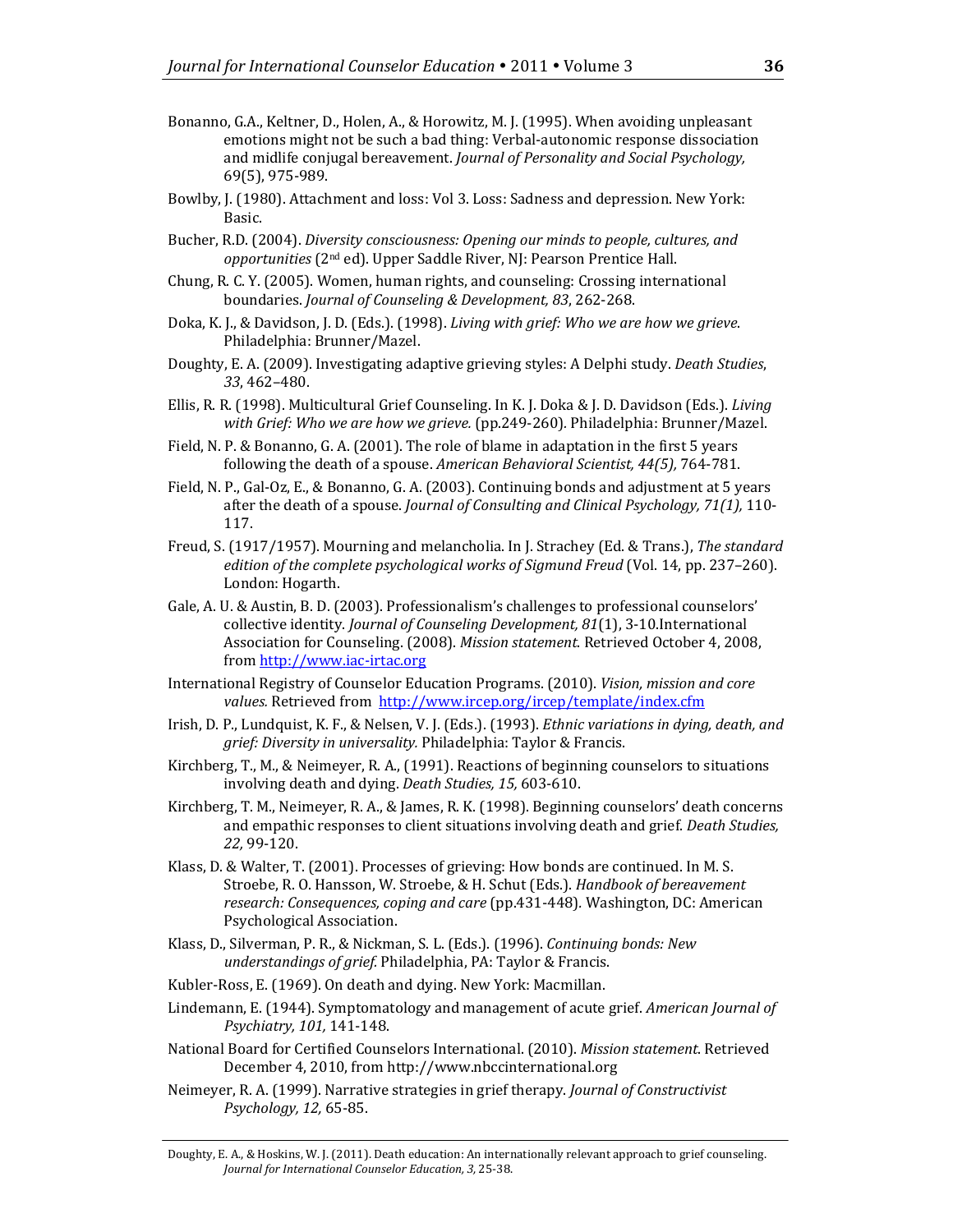- Parkes, C. M. (2001). A historical overview of the scientific study of bereavement. In M. S. Stroebe, R. O. Hansson, W. Stroebe, & H. Schut (Eds.), *Handbook of bereavement research: Consequences, coping and care* (pp. 25–45). Washington, DC: American Psychological Association.
- Parkes, C. M. (2002). Grief: Lessons from the past, visions for the future. *Death Studies, 26,*  367-385.
- Rando, T. A. (1984). *Grief, dying, and death: Clinical interventions for caregivers.* Champaign, IL: Research Press.
- Rando, T. A. (1993). *Treatment of complicated mourning.* Champaign, IL: Research Press.
- Rosenblatt, P. C. (1996). Grief that does not end. In D. Klass, P.R. Silverman, & S.L. Nickman (Eds.). *Continuing bonds: New understandings of grief* (pp.45-58). Philadelphia PA: Taylor & Francis.
- Rosenblatt, P. C. (2001). A social constructionist perspective on cultural differences in grief. In M. S. Stroebe, R.O. Hansson, W. Stroebe, & H. Schut (Eds.). *Handbook of bereavement research: Consequences, coping and care* (pp.285-300)*.* Washington, DC: American Psychological Association.
- Sanders, C. M. (1989). *Grief: The mourning after dealing with adult bereavement*. New York: John Wiley & Sons.
- Schweiger, W. K., Henderson, D. A., Clawson, T. W., Collins, D. R., & Nuckolls, M. W. (2007). *Counselor preparation programs, faculty, trends* (12<sup>th</sup> edition). New York: Routledge.
- Shapiro, E. R. (2001). Grief in interpersonal perspective: Theories and their implications. In M. S. Stroebe, R. O. Hansson, W. Stroebe, & H. Schut (Eds.). *Handbook of bereavement research: Consequences, coping and care* (pp.301-327)*.* Washington, DC: American Psychological Association.
- Shimabukuro, K. P., & D'Andrea, J. D. (1999). Addressing spiritual issues from a cultural perspective: The case of the grieving Filipino boy. *Journal of Multicultural Counseling & Development, 27,* 221–240.
- Silverman, P. R. & Klass, D. (1996). Introduction: What's the problem? In D. Klass, P. R. Silverman, & S. L. Nickman (Eds.). *Continuing bonds: New understandings of grief* (pp.3-27). Philadelphia PA: Taylor & Francis.
- Sue, W. S. & Sue, D. (2003). *Counseling the culturally diverse: Theory and practice (4th ed).* NY: John Wiley & Sons.
- Wass, H. (2004). A perspective on the current state of death education. *Death Studies, 28,* 289-308.
- Weiss, R. S. (2001). Grief, bonds, and relationships. In M.S. Stroebe, R.O. Hansson, W. Stroebe, & H. Schut (Eds.). *Handbook of bereavement research: Consequences, coping and care* (pp.47-62)*.* Washington, DC: American Psychological Association.
- Worden, J. W. (2002). *Grief counseling and grief therapy: A handbook for the mental health practitioner* (3rd ed.). New York: Springer Publishing Company.
- Wortman, C. B. & Silver, R. C. (1989). The myths of coping with loss. *Journal of Consulting and Clinical Psychology, 75(3),* 349-357.
- Wortman, C. B. & Silver, R. C. (2001). The myths of coping with loss revisited. In M. S. Stroebe, R. O. Hansson, W. Stroebe, & H. Schut (Eds.). *Handbook of bereavement research: Consequences, coping and care* (pp.405-429)*.* Washington, DC: American Psychological Association.